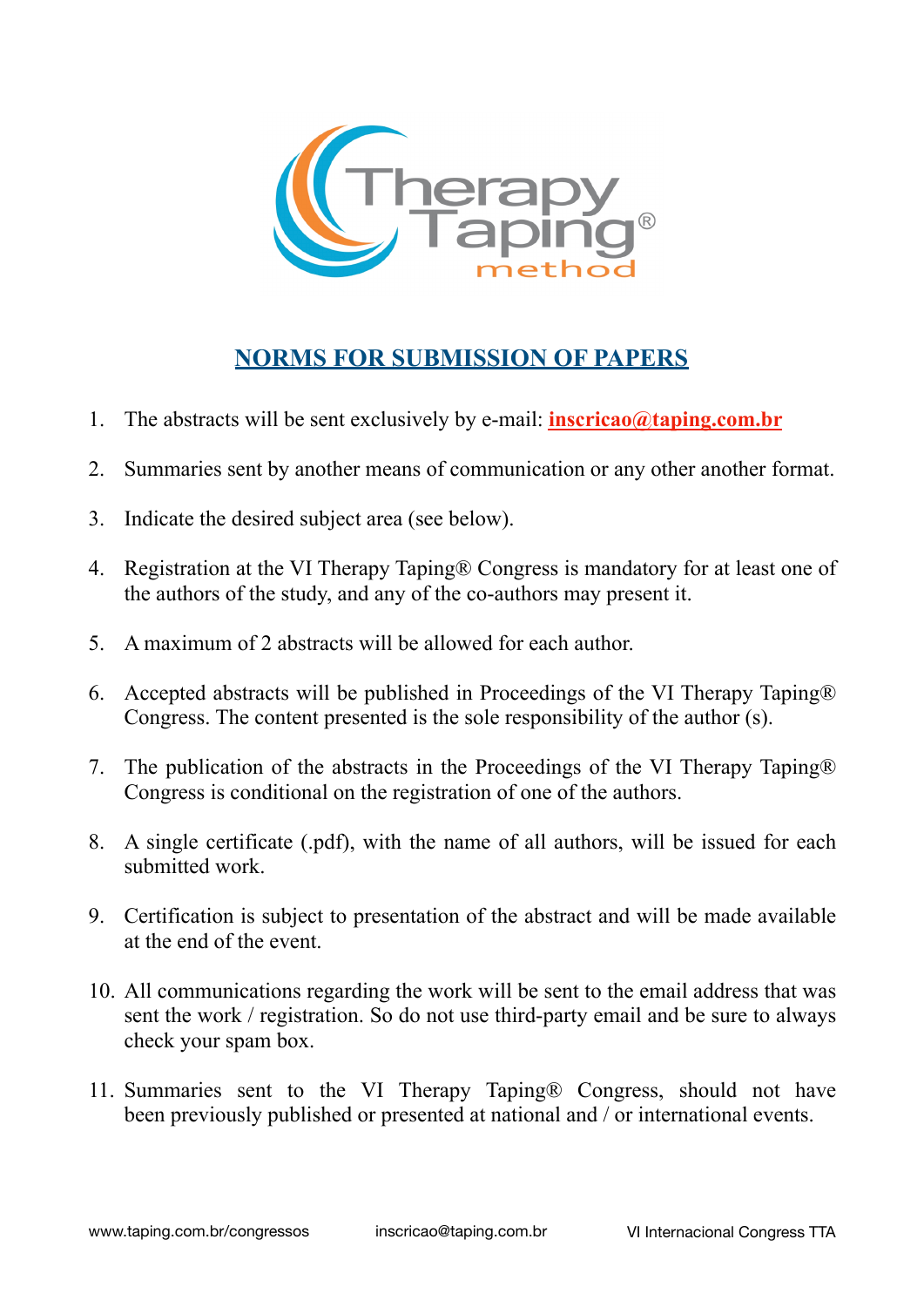## **Summary Format**

- 1. **Title**: Times New Roman 12 CAPITAL LETTER in bold; maximum of two lines.
- 2. **Authors:** Times New Roman 10 put in sequence, the authors of the work (LAST SUBSCRIPTION IN CAPITAL LETTER, followed by the initials of the name), superscript numbering indicating the affiliation. Authors' names should be separated by commas. A maximum of 5 authors (1 author  $+ 4$  co-authors) will be allowed.
- 3. **Institution (Affiliation)**: Times New Roman 10 add a simple space and, in the next line, place the institution (affiliation) of the authors, city, state and country.
- 4. **Summary**: Times New Roman 10 single paragraph, maximum 250 words, 1.5 spacing between lines, written in Portuguese, English and Spanish.
	- A. Introduction
	- B. Aim
	- C. Kind of study
	- D. Materials and methods (participants [if any], protocols and statistical treatment)
	- E. Results (no tables or figures will be allowed)
	- F. Conclusions
	- G. Keywords present in DECS or Mesh terms (minimum 3).

#### **ATTENTION: Resumes will not be accepted under the following conditions:**

- 1. Out of Time Shipping.
- 2. Out of the specified pattern or with inadequate formatting.

### **Thematic Areas:**

- Physiotherapy in Sport
- Locomotion and Posture
- Clinical Biomechanics
- Adult and Child Neurology Phonoaudiology
- Occupational therapy